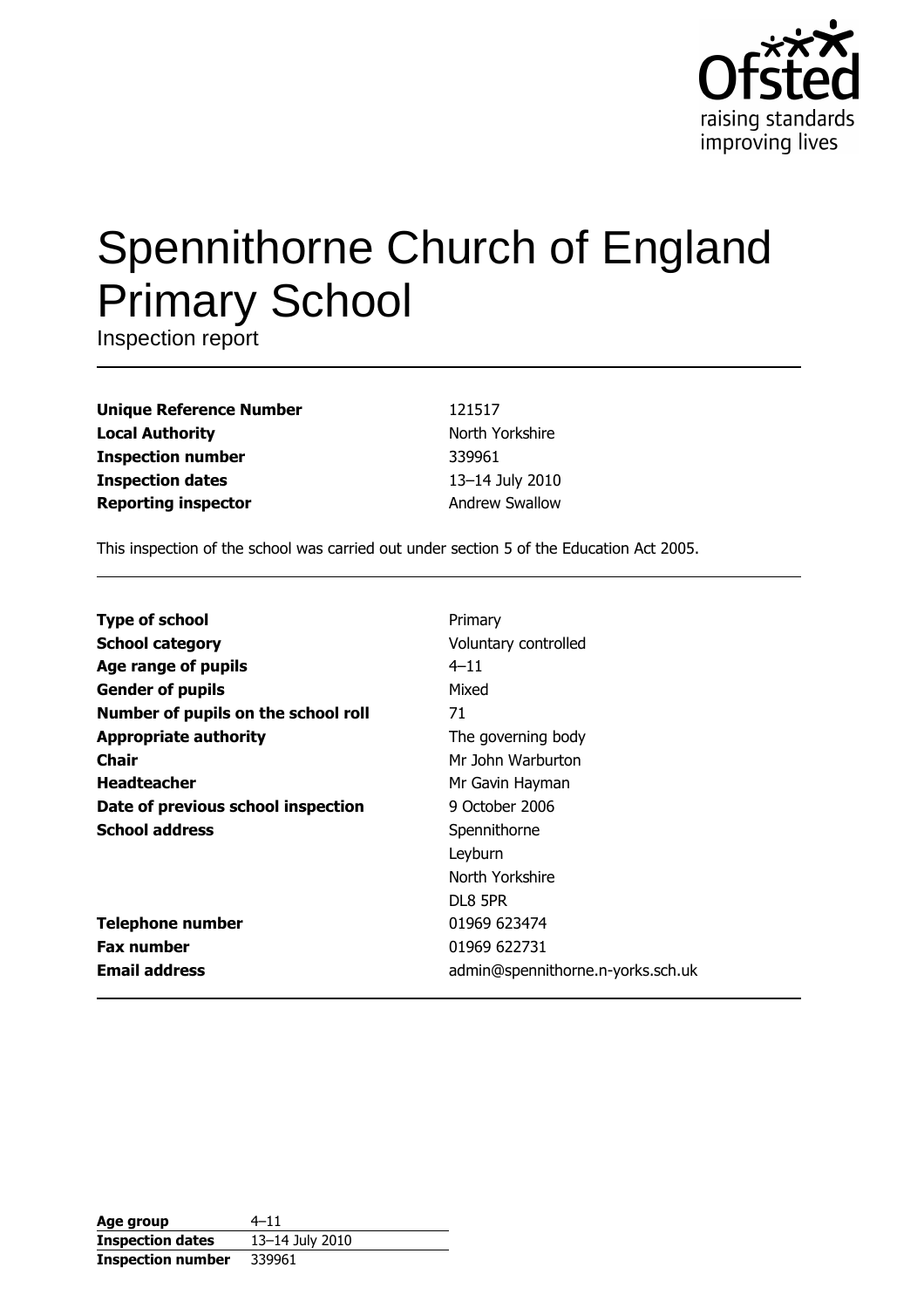The Office for Standards in Education, Children's Services and Skills (Ofsted) regulates and inspects to achieve excellence in the care of children and young people, and in education and skills for learners of all ages. It regulates and inspects childcare and children's social care, and inspects the Children and Family Court Advisory Support Service (Cafcass), schools, colleges, initial teacher training, work-based learning and skills training, adult and community learning, and education and training in prisons and other secure establishments. It rates council children's services, and inspects services for looked after children, safeguarding and child protection.

Further copies of this report are obtainable from the school. Under the Education Act 2005, the school must provide a copy of this report free of charge to certain categories of people. A charge not exceeding the full cost of reproduction may be made for any other copies supplied.

If you would like a copy of this document in a different format, such as large print or Braille, please telephone 08456 404045, or email enquiries@ofsted.gov.uk.

You may copy all or parts of this document for non-commercial educational purposes, as long as you give details of the source and date of publication and do not alter the documentation in any way.

Royal Exchange Buildings St Ann's Square Manchester M2 7LA T: 08456 404045 Textphone: 0161 618 8524 E: enquiries@ofsted.gov.uk W: www.ofsted.gov.uk © Crown copyright 2010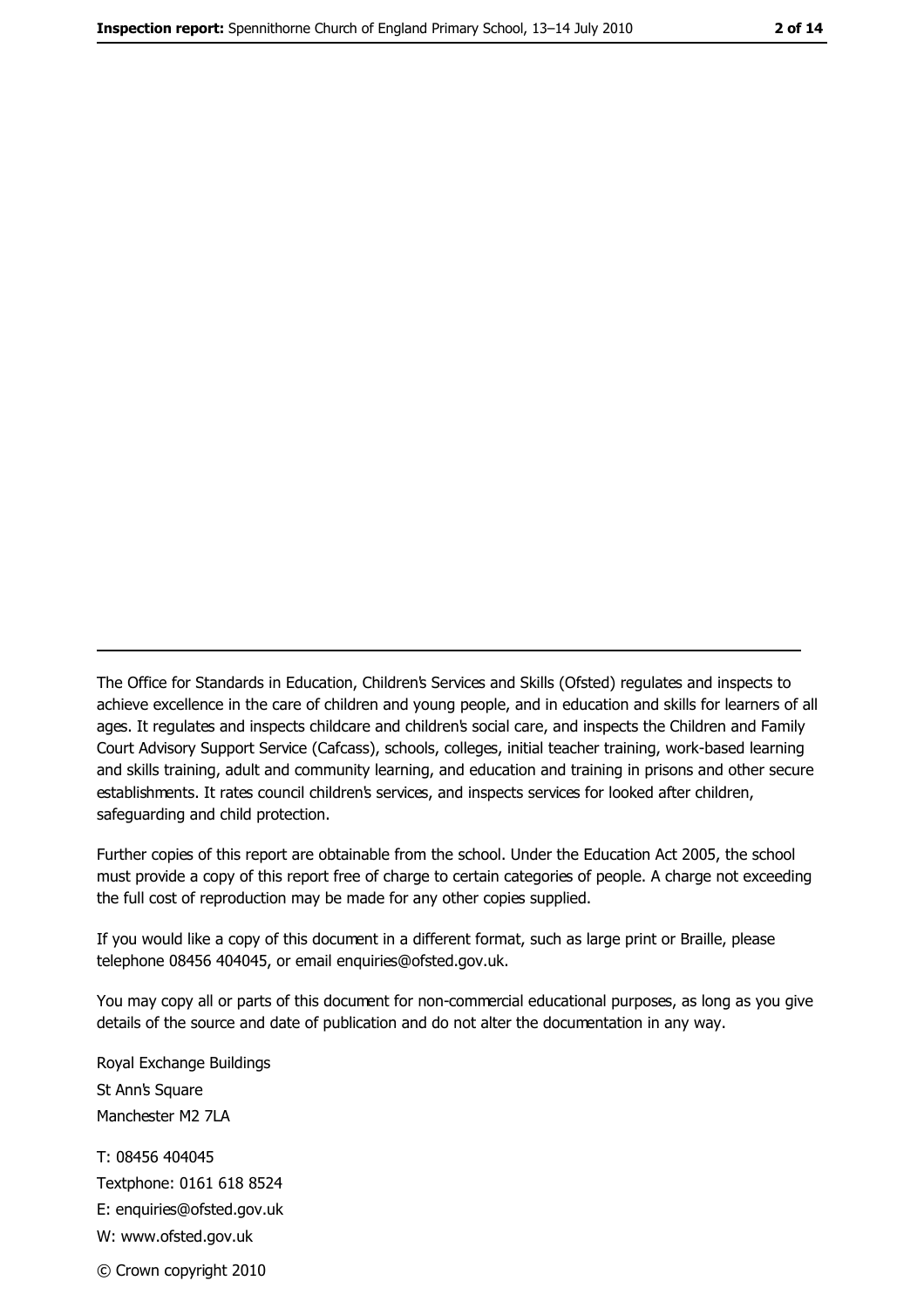# **Introduction**

This inspection was carried out by two additional inspectors. The inspectors visited six lessons and observed three teachers. Inspectors held meetings with governors, staff and groups of pupils. The school's work was observed and inspectors looked at documentation including the school's plans for development, self-evaluation documentation, relevant policies, assessment and tracking systems, safeguarding procedures and pupils' books. Questionnaires from 26 parents and carers were analysed.

The inspection team reviewed many aspects of the school's work. It looked in detail at the following:

- pupils' overall atainment by the end of Year 6, given the variability since the last  $\blacksquare$ inspection
- rates of pupils' progress across Years 1 to 6, especially for high attainers  $\blacksquare$
- the consistency of teaching and use of assessment to ensure that lessons are  $\blacksquare$ sufficiently challenging
- the quality of curriculum in providing opportunities for pupils to develop key skills  $\blacksquare$ across all subjects
- the impact of leadership and management on driving improvement, given the  $\blacksquare$ changes in staffing since the last inspection.

# Information about the school

This is a small school. Almost all pupils are of White British heritage and no pupils speak English as an additional language. The proportion of pupils known to be eligible for free school meals is well below average. A similar proportion as seen nationally has special educational needs and/or disabilities. Since the last inspection there has been a complete change in staffing, including a new headteacher. The school's external accreditations include Healthy Schools status.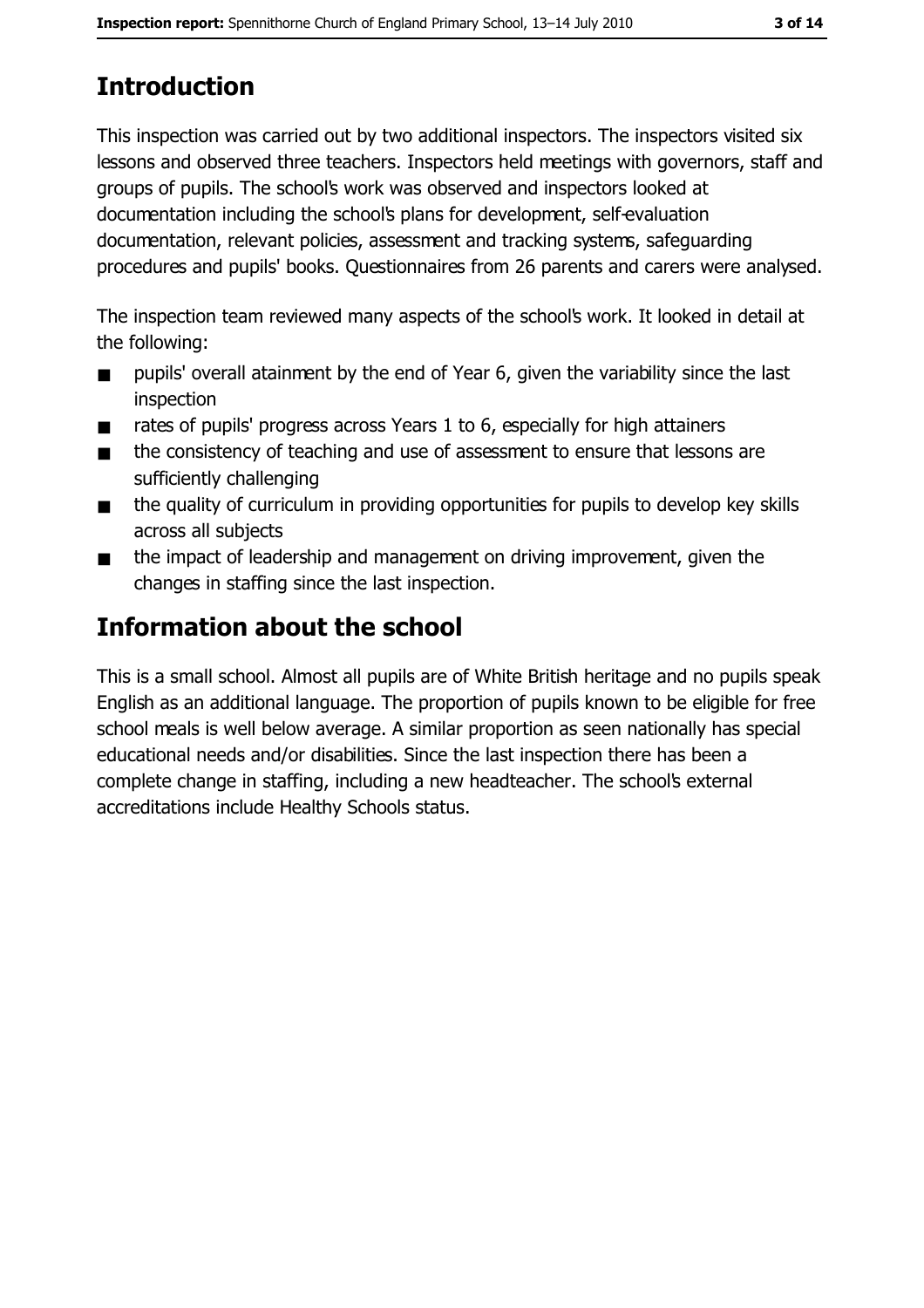# **Inspection judgements**

## Overall effectiveness: how good is the school?

#### The school's capacity for sustained improvement

#### **Main findings**

This is a satisfactory school. It is rapidly improving and successfully fulfils its promise to provide quality care. The headteacher provides far-sighted leadership which is resulting in higher outcomes for pupils. Despite significant changes in staffing, in just one year he has correctly identified strengths and areas for improvement. His decisive actions have enhanced pupils' learning and progress and raised attainment. Governors and staff are supportive. Governors are providing more challenge as they receive increasingly helpful information about the quality of the school's work. Self-evaluation is accurate and there is a clear vision for the future. Given such insightful and strong leadership and improving outcomes for pupils, the school's capacity to continue to improve is good.

Many aspects of the school's work are good. Spennithorne is a warm and harmonious place in which to learn. All staff display total commitment in providing good care, guidance and support. As a consequence, pupils behave well and are welcoming and courteous to visitors. The good curriculum, which includes high quality enrichment opportunities and a range of sporting activities, underpins pupils' good personal development and improving skills. Pupils make helpful contributions to school and local community life and show positive regard for each other. Their spiritual, moral, social and cultural development is also good. However, arrangements to promote community cohesion and extend pupils' knowledge of life in a multicultural society are at an early stage. Parents and carers are highly supportive of the school's work. They draw attention typically to an 'atmosphere of happy and enthusiastic learning'.

Children get off to a good start and make good progress in the Early Years Foundation Stage. Good improvements have been made to the outdoor environment since the last inspection. From Years 1 to 6, progress of all groups of pupils is satisfactory and attainment is broadly average. Boys' attainment in reading is improving, as are standards in writing and mathematics, particularly by the most able. Nevertheless, there is still more work to be done to achieve consistency across all years. Teaching and learning are not yet good throughout the school. This is largely due to the significant changes in staffing since the last inspection and the fact that not all teachers use the assessment information they collect to meet the needs of all pupils and ensure that they understand how to improve their work.

## What does the school need to do to improve further?

- Ensure consistency in pupils' progress in writing and mathematics from Years 1 to 6  $\blacksquare$ bv:
- using the new tracking arrangements to pinpoint underperformance earlier and

| 3 |
|---|
|   |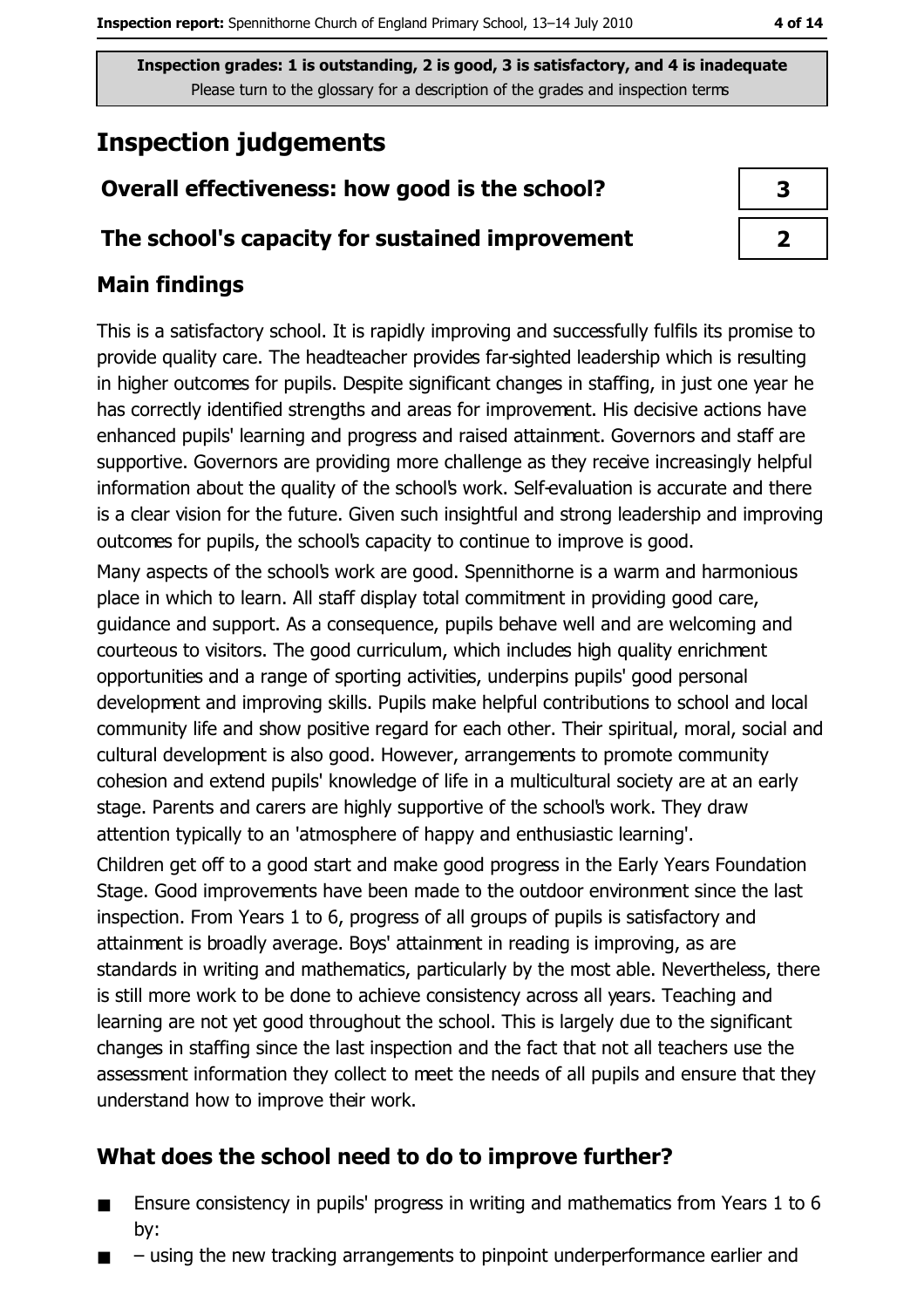refine activities to meet better the needs of individual pupils

- increasing the expectations of every teacher for all pupils' outcomes.  $\blacksquare$
- Improve the quality of teaching and learning so that it is at least good across the  $\blacksquare$ school by:
- $\blacksquare$ - providing more opportunities for pupils to share ideas with each other and to develop their own thinking
- improving the quality of information shared with pupils about how well they are  $\blacksquare$ doing in lessons and their next steps in learning.
- Promote community cohesion beyond the school by involving families and  $\blacksquare$ community groups in exploring the lifestyles of people from different cultures, faiths and backgrounds.
- About 40% of the schools whose overall effectiveness is judged satisfactory may  $\blacksquare$ receive a monitoring visit by an Ofsted inspector before their next section 5 inspection.

#### Outcomes for individuals and groups of pupils

The vast majority of pupils are keen to learn and achieve satisfactorily. When provided with the opportunities, they cooperate effectively in pairs and groups, willingly ask questions and offer ideas. They work productively when they are actively involved in practical and meaningful tasks that capture their imagination and match their particular needs. For example, pupils in Years 4, 5 and 6 take part readily in role play, questioning each other vigorously to determine the thoughts of key characters from the novel they are reading. Most pupils reach average standards by the end of Year 6, in reading, writing and mathematics, from broadly average starting points. Consequently, across Years 1 to 6 all groups of pupils make overall satisfactory progress, although there is some variation between classes. This is largely due to inconsistencies in the quality of teaching. However, recent improvements in checking pupils' progress, and the targeting of additional specific adult support, have accelerated progress. In particular, boys now make better progress in reading due to better resources such as books that capture their imagination. Pupils with special educational needs and/or disabilities, and the more able, make similar rates of progress to those of their peers.

Pupils say they feel safe and that they enioy looking after each other. They are confident they can always find someone to help with a problem. They have a good understanding of how to keep fit and take part enthusiastically in sporting activities. They enjoy the popular nutritious morning snacks, combined with healthy school meals and lots of exercise. Pupils' attendance is satisfactory, but improving. Good spiritual, moral, social and cultural development is evident in pupils' mature attitudes, their influential roles as school councillors and independent fundraising. They show a real interest to learn about the lives of children from different cultures in their Belgian partner school and from overseas visitors on European languages day, Currently, their understanding of life in a multicultural society is less well developed. Pupils are very much respected by people who live nearby through their paper recycling, gardening and impressive charity work.

 $\overline{\mathbf{3}}$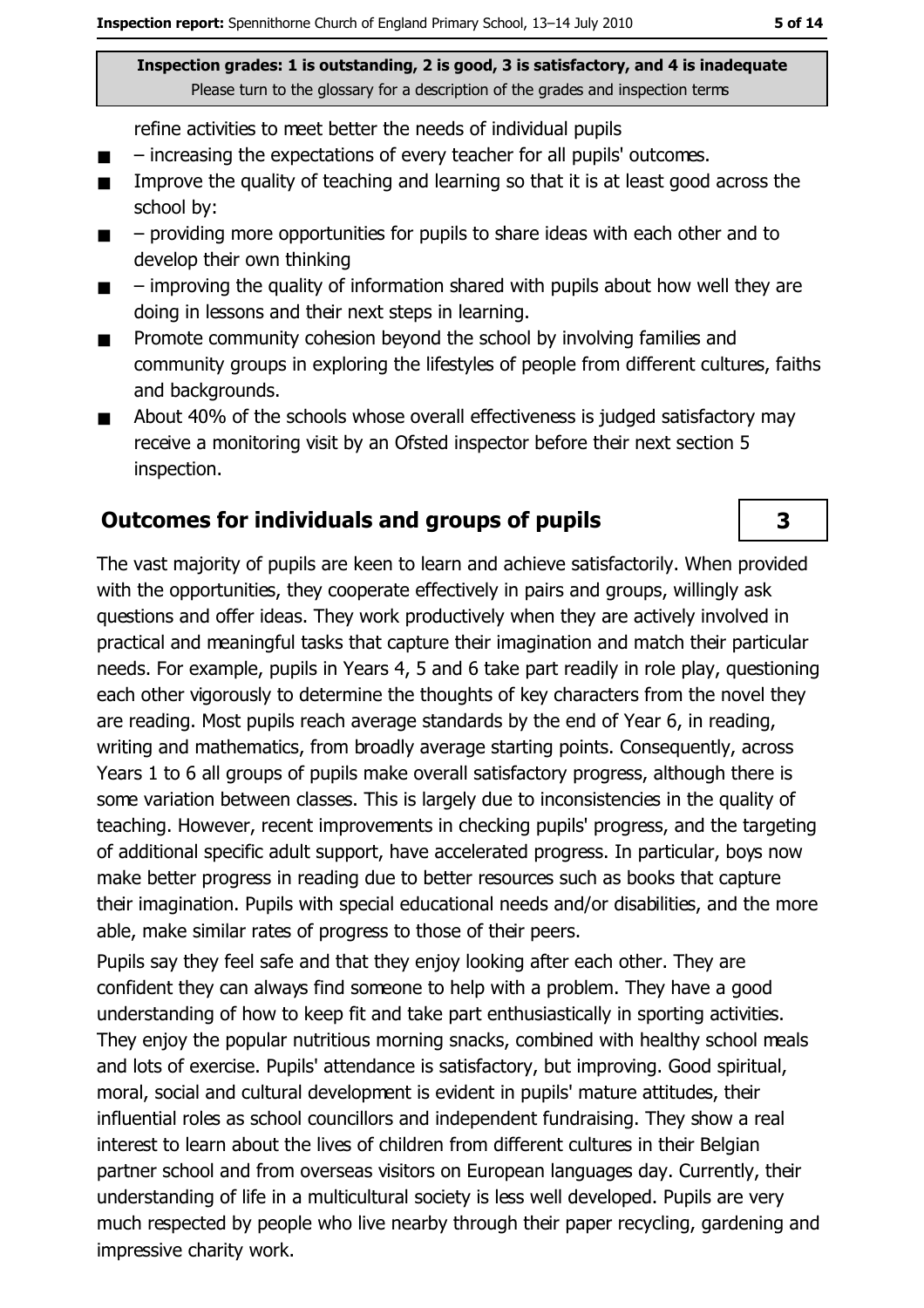These are the grades for pupils' outcomes

| Pupils' achievement and the extent to which they enjoy their learning                                                     |                         |
|---------------------------------------------------------------------------------------------------------------------------|-------------------------|
| Taking into account:<br>Pupils' attainment <sup>1</sup>                                                                   | 3                       |
| The quality of pupils' learning and their progress                                                                        | 3                       |
| The quality of learning for pupils with special educational needs and/or<br>disabilities and their progress               | 3                       |
| The extent to which pupils feel safe                                                                                      |                         |
| <b>Pupils' behaviour</b>                                                                                                  |                         |
| The extent to which pupils adopt healthy lifestyles                                                                       |                         |
| The extent to which pupils contribute to the school and wider community                                                   |                         |
| The extent to which pupils develop workplace and other skills that will<br>contribute to their future economic well-being |                         |
| Taking into account:<br>Pupils' attendance <sup>1</sup>                                                                   | 3                       |
| The extent of pupils' spiritual, moral, social and cultural development                                                   | $\overline{\mathbf{2}}$ |

#### How effective is the provision?

Lessons include several strengths, especially the supportive environment that ensures that all pupils feel involved and cared for. Where teaching is at its most effective, stimulating opportunities for pupils to talk and work together develop good understanding. Pupils are engrossed in practical tasks that are relevant to everyday experiences. Teaching is stimulating and teaching assistants work effectively alongside pupils with specific and additional needs. However, in some lessons teachers provide too much information and do not challenge pupils sufficiently to work things out for themselves. The same activities continue for too long, are often repetitive and, consequently, pupils' attention wanders and the pace of learning falls. In a small proportion of lessons expectations are not high enough and teaching assistants are unproductively deployed. The school has recently improved the quality of marking and the regularity with which assessment information is gathered about individual pupils. This is used well by some, but not all teachers, to share with pupils what they need to do next and to plan the future steps in their learning.

The curriculum is well organised, with increasing links across subjects for pupils to

The grades for attainment and attendance are: 1 is high; 2 is above average; 3 is broadly average; and 4 is low.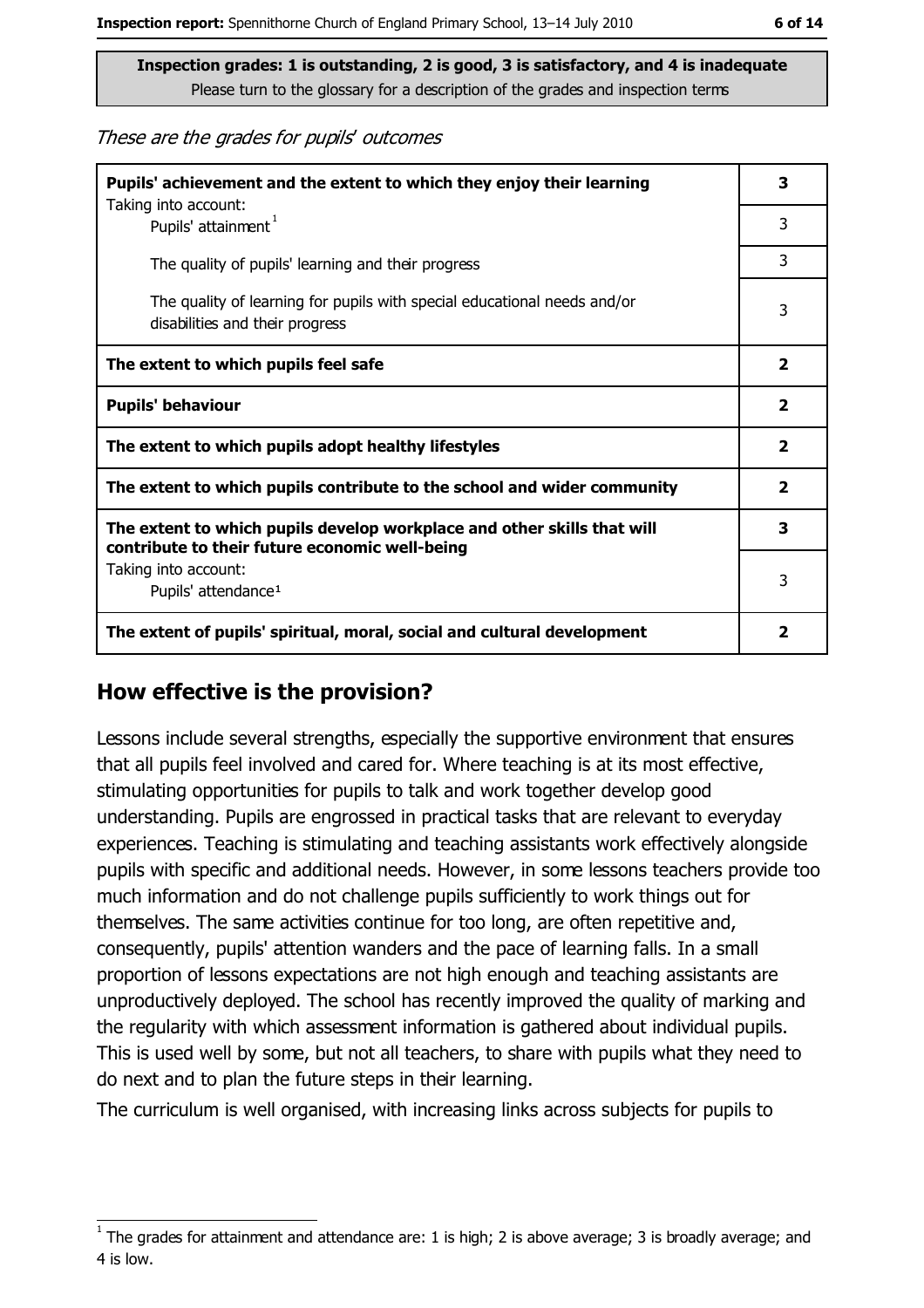practise literacy, numeracy, and information and communication technology skills. Use of the local environment as a background for learning ensures that experiences are meaningful and relevant. Experiences are particularly well planned to address the needs and interests of pupils with special educational needs and/or disabilities. An effective programme is in place to develop pupils' personal and social skills. Opportunities to enhance the way pupils relate to one another socially and emotionally are good. The widespread teaching of French gives pupils access to different experiences and cultures which they find exciting. The good range of out-of-school activities is popular, helping to enrich pupils' overall experiences. Provision for sport is of a high quality. Pupils participate in a wide range of team games. Regular visitors to school, and visits to places of interest, including residentials, broaden pupils' points of view.

Arrangements for the care, guidance and support of all pupils make a good contribution to their personal development. Procedures for promoting positive behaviour are effective. Arrangements are in place to improve attendance, which is rising. The school intervenes sensitively to provide additional support for children and families when needed. Clearly targeted support has positive outcomes for pupils whose circumstances make them vulnerable. Parents and carers are highly appreciative of the school's efforts.

| These are the grades for the quality of provision |  |  |
|---------------------------------------------------|--|--|
|                                                   |  |  |

| The quality of teaching                                                                                    |  |
|------------------------------------------------------------------------------------------------------------|--|
| Taking into account:<br>The use of assessment to support learning                                          |  |
| The extent to which the curriculum meets pupils' needs, including, where<br>relevant, through partnerships |  |
| The effectiveness of care, guidance and support                                                            |  |

#### How effective are leadership and management?

The recently appointed headteacher holds high aspirations for all pupils and sets a clear direction for the school. He has managed a period of significant uncertainty well and is now focusing on improving the quality of teaching and learning to raise achievement and standards further. Much has been achieved in a short period of time. There are now good procedures in place to drive the school forward. Monitoring and evaluation have improved. Thorough analysis of pupils' attainment and progress identifies underachievement and response is quicker. Staff are held more to account for the progress of the pupils in their classes. Targets are sufficiently challenging and met. Although a few governors are new, regular feedback ensures a clear picture about the school. The governing body support the drive to improve and are becoming increasingly challenging about the school's work. Self-evaluation is collaborative and staff play a full role in identifying strengths and areas for improvment. Improvement planning concentrates on the right priorities to move the school forward.

The school ensures that procedures to safeguard pupils meet requirements and are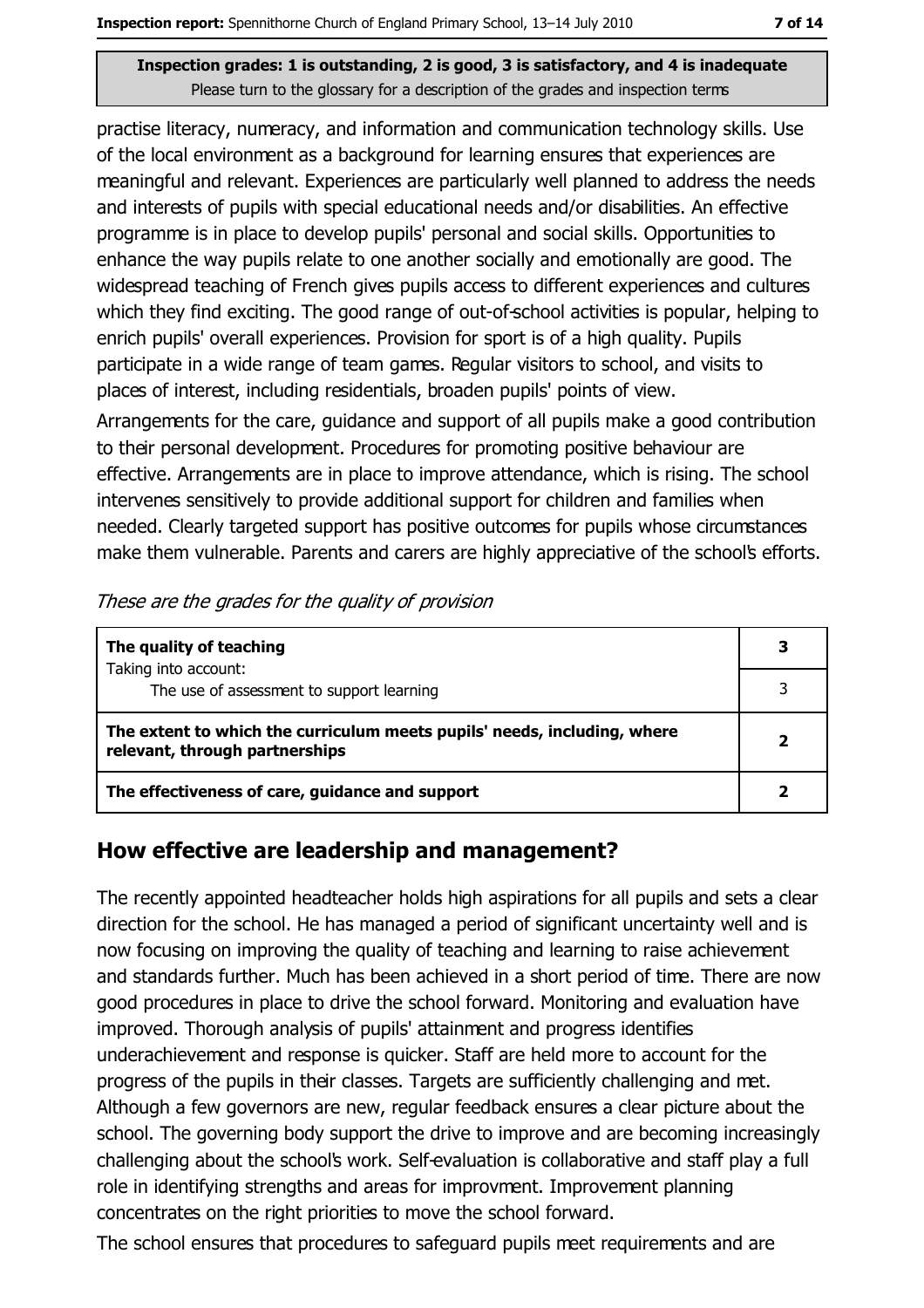up-to-date. Training of all staff, in particular in child protection, is of an appropriate quality. Leaders are aware more needs to be done to broaden learning about safe practices within the curriculum, particularly in relation to safe use of the internet.

Good links with the community, local authority and other outside agencies enhance the school's work. In particular, meetings with local schools have helped to broaden the curriculum and especially provision for art. Links with parents and carers are also good. They are kept well informed about pupils' progress and behaviour, through the school's website and weekly newsletters. The school works hard to promote equality of opportunity and tackle discrimination. Recent improvements in checking the progress made by all pupils is enabling underachievement to be identified and tackled much sooner.

The school is active in making a good contribution to community cohesion within the local community by effective charity work and good links with the local church. However, leaders recognise a need to draw further on the divergent backgrounds of people, nationally and internationally, to promote pupils' understanding of the lifestyles of a wider range of cultures.

| The effectiveness of leadership and management in embedding ambition and<br>driving improvement                                                                     | $\overline{\mathbf{2}}$ |
|---------------------------------------------------------------------------------------------------------------------------------------------------------------------|-------------------------|
| Taking into account:<br>The leadership and management of teaching and learning                                                                                      | 3                       |
| The effectiveness of the governing body in challenging and supporting the<br>school so that weaknesses are tackled decisively and statutory responsibilities<br>met | 3                       |
| The effectiveness of the school's engagement with parents and carers                                                                                                | 2                       |
| The effectiveness of partnerships in promoting learning and well-being                                                                                              | $\overline{\mathbf{2}}$ |
| The effectiveness with which the school promotes equality of opportunity and<br>tackles discrimination                                                              | 3                       |
| The effectiveness of safeguarding procedures                                                                                                                        | 3                       |
| The effectiveness with which the school promotes community cohesion                                                                                                 | 3                       |
| The effectiveness with which the school deploys resources to achieve<br>value for money                                                                             | 3                       |

These are the grades for leadership and management

## **Early Years Foundation Stage**

The majority of children enter the Early Years Foundation Stage with skills and abilities that are similar to those seen nationally. By the time they enter Year 1 children's all-round development is securely average and for many it is above this level. This demonstrates the increasingly good progress children now make and the higher starting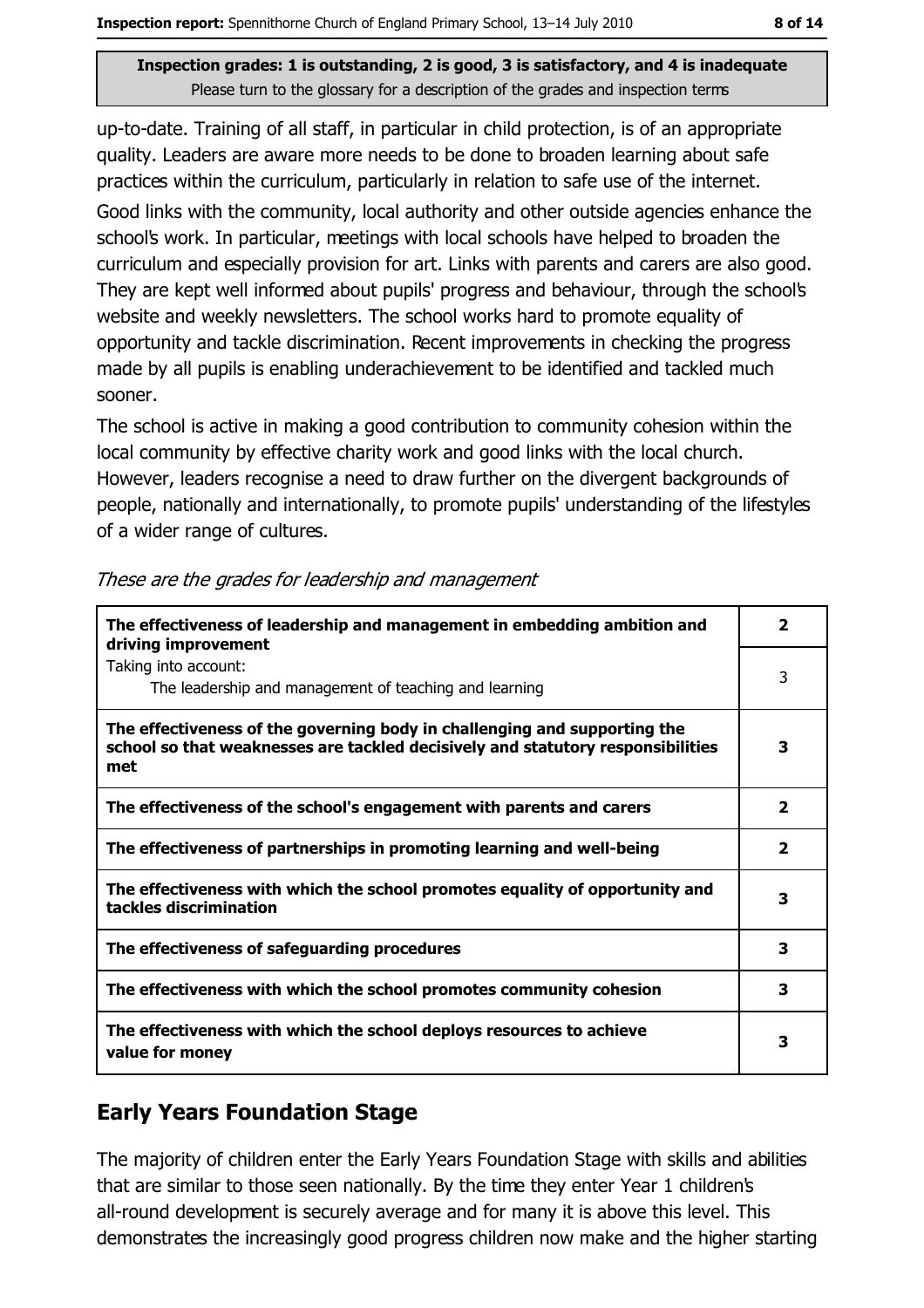point for many at the beginning of Year 1. Effective links with nurseries and families, from the onset, help children to make a confident start. Good welfare arrangements and supportive relationships ensure that children feel safe and settle quickly. The stimulating indoor and outdoor environments ensure that children have a variety of interesting and creative activities which sustain their interest, help to develop their self-esteem and provide pleasure in learning new skills. Across the provision as a whole, children play well, becoming active and inquisitive learners. The temporary leadership ensures that staff work efficiently as a team and teaching is good. Staff intervene appropriately to boost children's learning, support their language development and get them progressively thinking for themselves. Recent improvements in observing, noting and recording children's key developments, particularly through the 'learning journeys,' are used thoughtfully to check progress and plan for worthwhile activities.

These are the grades for the Early Years Foundation Stage

| <b>Overall effectiveness of the Early Years Foundation Stage</b>                             |               |
|----------------------------------------------------------------------------------------------|---------------|
| Taking into account:<br>Outcomes for children in the Early Years Foundation Stage            |               |
| The quality of provision in the Early Years Foundation Stage                                 |               |
| The effectiveness of leadership and management of the Early Years<br><b>Foundation Stage</b> | $\mathcal{P}$ |

#### **Views of parents and carers**

Parents and carers are overwhelmingly positive about all aspects of the school's work. They confirm that their children enjoy school, are well cared for and that the school is led and managed effectively. Inspectors agree. Inspectors disagree with parents' and carers' views on teaching. Although it is improving, it is not yet consistently good.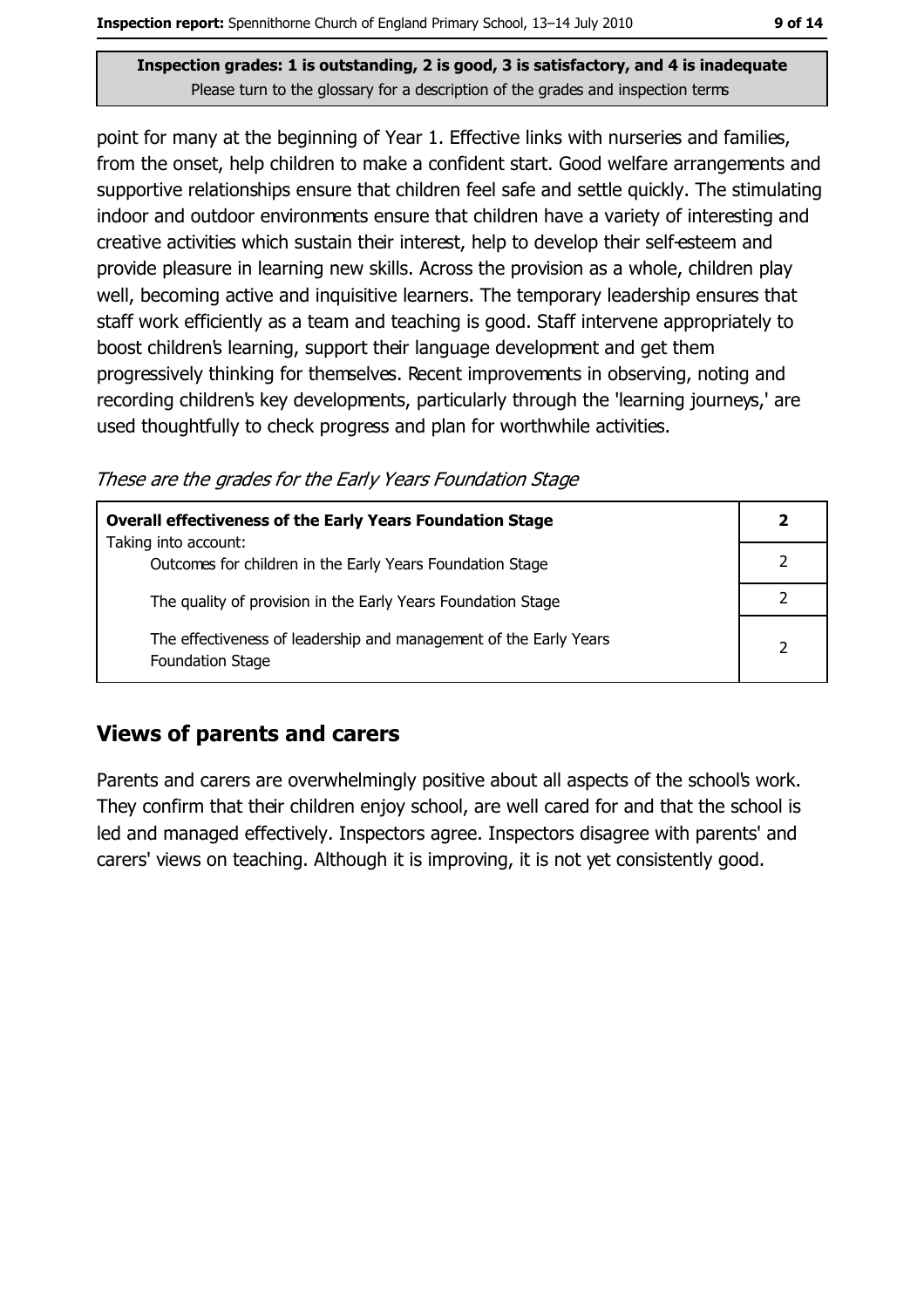#### Responses from parents and carers to Ofsted's questionnaire

Ofsted invited all the registered parents and carers of pupils registered at Spennithorne Church of England Primary School to complete a questionnaire about their views of the school.

In the questionnaire, parents and carers were asked to record how strongly they agreed with 13 statements about the school.

The inspection team received 26 completed questionnaires by the end of the on-site inspection. In total, there are 71 pupils registered at the school.

| <b>Statements</b>                                                                                                                                                                                                                                       | <b>Strongly</b><br><b>Agree</b> |               | <b>Agree</b>   |               | <b>Disagree</b> |               | <b>Strongly</b><br>disagree |               |
|---------------------------------------------------------------------------------------------------------------------------------------------------------------------------------------------------------------------------------------------------------|---------------------------------|---------------|----------------|---------------|-----------------|---------------|-----------------------------|---------------|
|                                                                                                                                                                                                                                                         | <b>Total</b>                    | $\frac{0}{0}$ | <b>Total</b>   | $\frac{0}{0}$ | <b>Total</b>    | $\frac{1}{2}$ | <b>Total</b>                | $\frac{1}{2}$ |
| My child enjoys school                                                                                                                                                                                                                                  | 19                              | 73            | 7              | 27            | 0               | 0             | 0                           | 0             |
| The school keeps my child<br>safe                                                                                                                                                                                                                       | 21                              | 81            | 5              | 19            | $\mathbf 0$     | 0             | 0                           | $\mathbf 0$   |
| The school informs me<br>about my child's progress                                                                                                                                                                                                      | 21                              | 81            | 5              | 19            | $\mathbf 0$     | 0             | 0                           | 0             |
| My child is making enough<br>progress at this school                                                                                                                                                                                                    | 17                              | 65            | 9              | 35            | $\mathbf 0$     | 0             | 0                           | 0             |
| The teaching is good at this<br>school                                                                                                                                                                                                                  | 19                              | 73            | 7              | 27            | 0               | 0             | 0                           | 0             |
| The school helps me to<br>support my child's learning                                                                                                                                                                                                   | 17                              | 65            | 9              | 35            | $\mathbf 0$     | 0             | 0                           | 0             |
| The school helps my child to<br>have a healthy lifestyle                                                                                                                                                                                                | 21                              | 81            | 5              | 19            | $\mathbf 0$     | 0             | 0                           | $\mathbf 0$   |
| The school makes sure that<br>my child is well prepared for<br>the future (for example<br>changing year group,<br>changing school, and for<br>children who are finishing<br>school, entering further or<br>higher education, or<br>entering employment) | 14                              | 54            | 12             | 46            | $\mathbf 0$     | 0             | $\mathbf 0$                 | $\mathbf 0$   |
| The school meets my child's<br>particular needs                                                                                                                                                                                                         | 18                              | 69            | 8              | 31            | $\mathbf 0$     | 0             | 0                           | 0             |
| The school deals effectively<br>with unacceptable behaviour                                                                                                                                                                                             | 18                              | 69            | 8              | 31            | $\mathbf 0$     | 0             | 0                           | 0             |
| The school takes account of<br>my suggestions and<br>concerns                                                                                                                                                                                           | 20                              | 77            | 6              | 23            | $\pmb{0}$       | 0             | 0                           | $\bf{0}$      |
| The school is led and<br>managed effectively                                                                                                                                                                                                            | 24                              | 92            | $\overline{2}$ | 8             | $\mathbf 0$     | $\mathbf 0$   | $\mathbf 0$                 | $\mathbf 0$   |
| Overall, I am happy with my<br>child's experience at this<br>school                                                                                                                                                                                     | 23                              | 88            | 3              | 12            | $\pmb{0}$       | 0             | 0                           | $\mathbf 0$   |

The table above summarises the responses that parents and carers made to each statement. The percentages indicate the proportion of parents and carers giving that response out of the total number of completed questionnaires. Where one or more parents and carers chose not to answer a particular question, the percentages will not add up to 100%.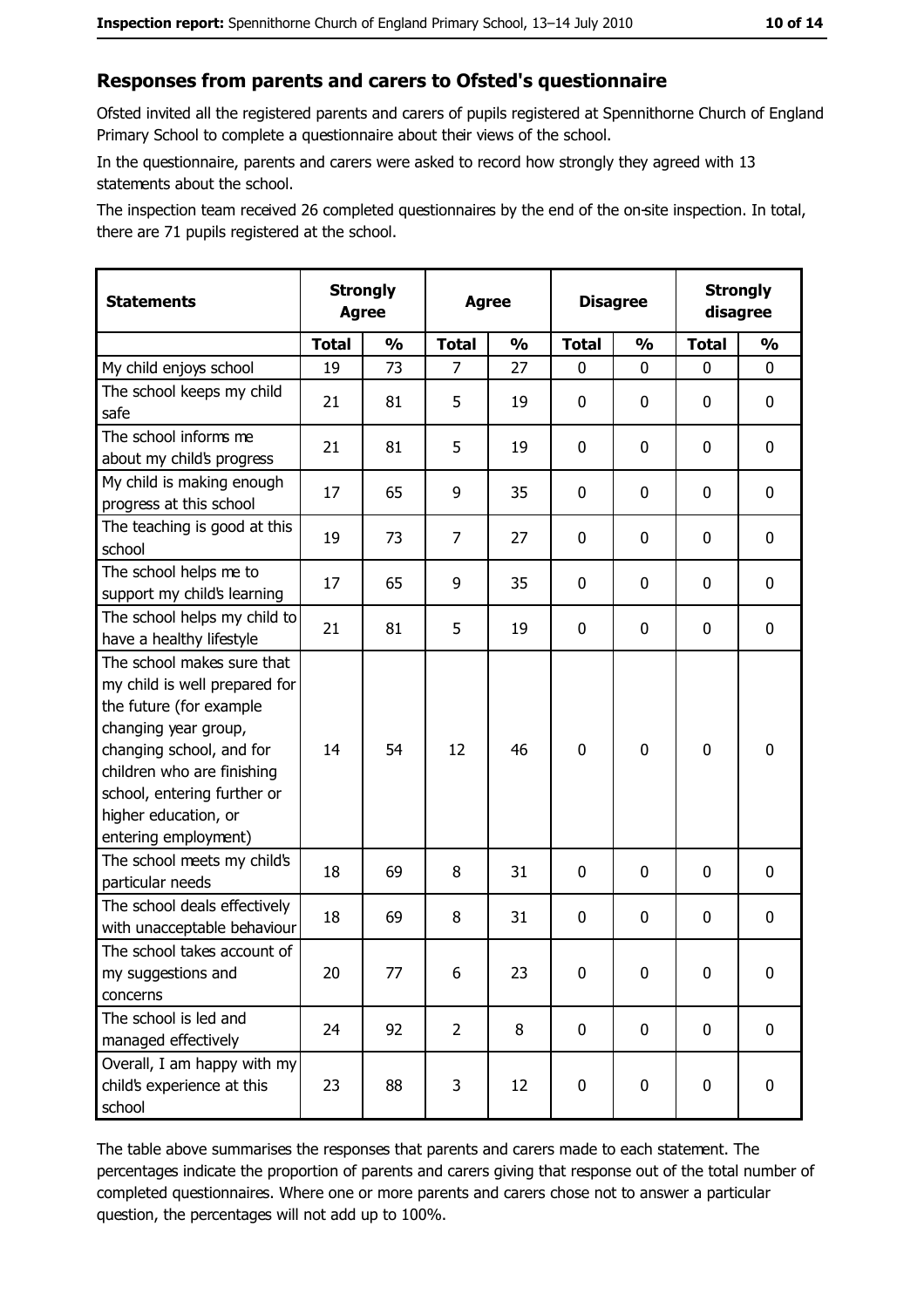# Glossary

| <b>Grade</b> | <b>Judgement</b> | <b>Description</b>                                                                                                                                                                                                               |
|--------------|------------------|----------------------------------------------------------------------------------------------------------------------------------------------------------------------------------------------------------------------------------|
| Grade 1      | Outstanding      | These features are highly effective. An oustanding<br>school provides exceptionally well for its pupils' needs.                                                                                                                  |
| Grade 2      | Good             | These are very positive features of a school. A school<br>that is good is serving its pupils well.                                                                                                                               |
| Grade 3      | Satisfactory     | These features are of reasonable quality. A satisfactory<br>school is providing adequately for its pupils.                                                                                                                       |
| Grade 4      | Inadequate       | These features are not of an acceptable standard. An<br>inadequate school needs to make significant<br>improvement in order to meet the needs of its pupils.<br>Ofsted inspectors will make further visits until it<br>improves. |

## What inspection judgements mean

#### **Overall effectiveness of schools**

|                       | Overall effectiveness judgement (percentage of<br>schools) |      |                     |                   |
|-----------------------|------------------------------------------------------------|------|---------------------|-------------------|
| <b>Type of school</b> | <b>Outstanding</b>                                         | Good | <b>Satisfactory</b> | <b>Inadequate</b> |
| Nursery schools       | 51                                                         | 45   | 0                   | 4                 |
| Primary schools       | 6                                                          | 41   | 42                  | 10                |
| Secondary schools     | 8                                                          | 34   | 44                  | 14                |
| Sixth forms           | 10                                                         | 37   | 50                  | 3                 |
| Special schools       | 32                                                         | 38   | 25                  | 5                 |
| Pupil referral units  | 12                                                         | 43   | 31                  | 14                |
| All schools           | 9                                                          | 40   | 40                  | 10                |

New school inspection arrangements were introduced on 1 September 2009. This means that inspectors now make some additional judgements that were not made previously.

The data in the table above is for the period 1 September to 31 December 2009 and is the most recently published data available (see www.ofsted.gov.uk). Please note that the sample of schools inspected during the autumn term 2009 was not representative of all schools nationally, as weaker schools are inspected more frequently than good or outstanding schools.

Percentages are rounded and do not always add exactly to 100. Secondary school figures include those that have sixth forms, and sixth form figures include only the data specifically for sixth form inspection judgements.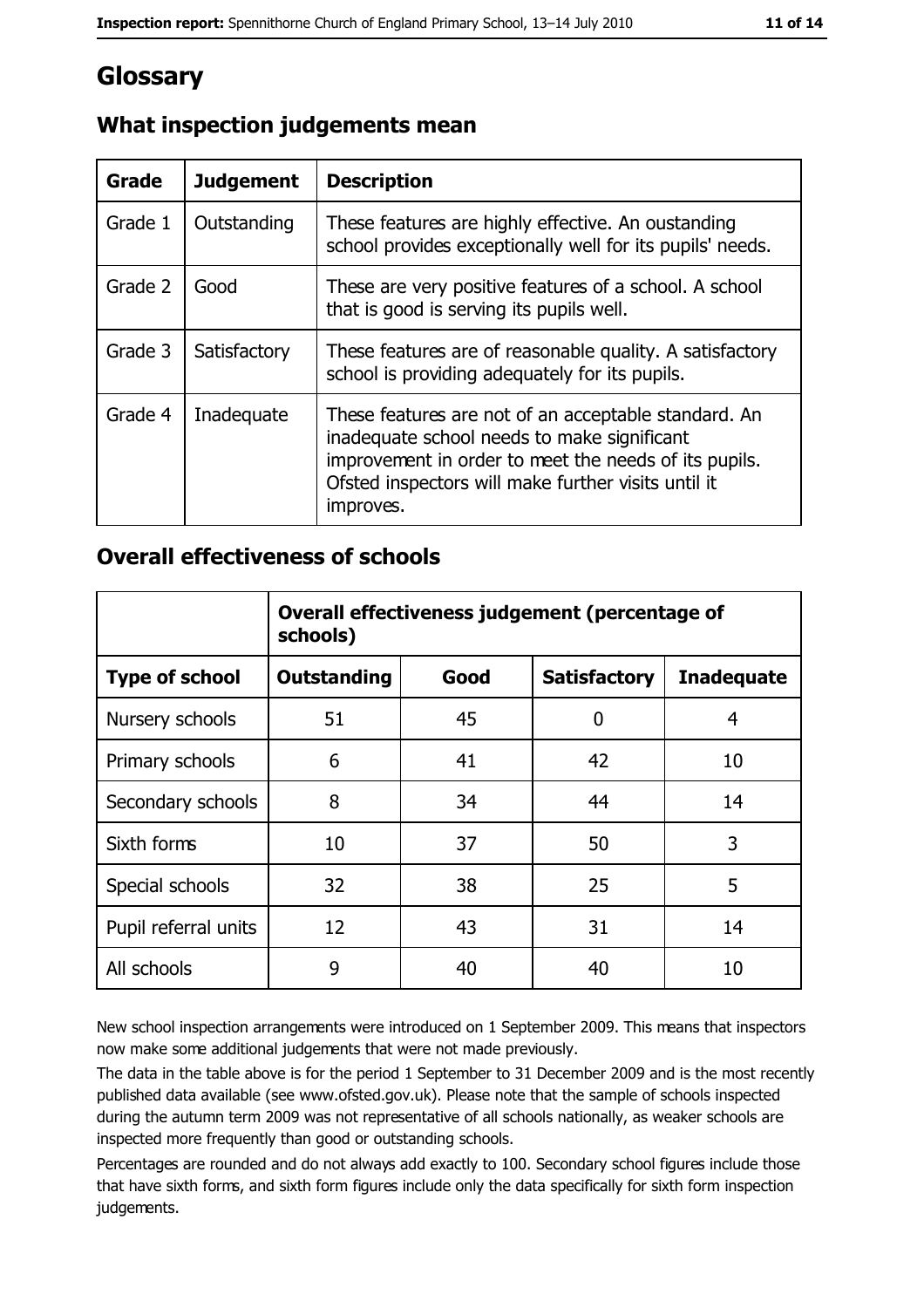# **Common terminology used by inspectors**

| Achievement:                  | the progress and success of a pupil in<br>their learning, development or training.                                                                                                                                                                                                                           |
|-------------------------------|--------------------------------------------------------------------------------------------------------------------------------------------------------------------------------------------------------------------------------------------------------------------------------------------------------------|
| Attainment:                   | the standard of the pupils' work shown by<br>test and examination results and in<br>lessons.                                                                                                                                                                                                                 |
| Capacity to improve:          | the proven ability of the school to<br>continue improving. Inspectors base this<br>judgement on what the school has<br>accomplished so far and on the quality of<br>its systems to maintain improvement.                                                                                                     |
| Leadership and management:    | the contribution of all the staff with<br>responsibilities, not just the headteacher,<br>to identifying priorities, directing and<br>motivating staff and running the school.                                                                                                                                |
| Learning:                     | how well pupils acquire knowledge,<br>develop their understanding, learn and<br>practise skills and are developing their<br>competence as learners.                                                                                                                                                          |
| <b>Overall effectiveness:</b> | inspectors form a judgement on a school's<br>overall effectiveness based on the findings<br>from their inspection of the school. The<br>following judgements, in particular,<br>influence what the overall effectiveness<br>judgement will be.                                                               |
|                               | The school's capacity for sustained<br>improvement.<br>Outcomes for individuals and groups<br>of pupils.<br>The quality of teaching.<br>The extent to which the curriculum<br>meets pupil's needs, including where<br>relevant, through partnerships.<br>The effectiveness of care, guidance<br>and support. |
| Progress:                     | the rate at which pupils are learning in<br>lessons and over longer periods of time. It<br>is often measured by comparing the<br>pupils' attainment at the end of a key<br>stage with their attainment when they<br>started.                                                                                 |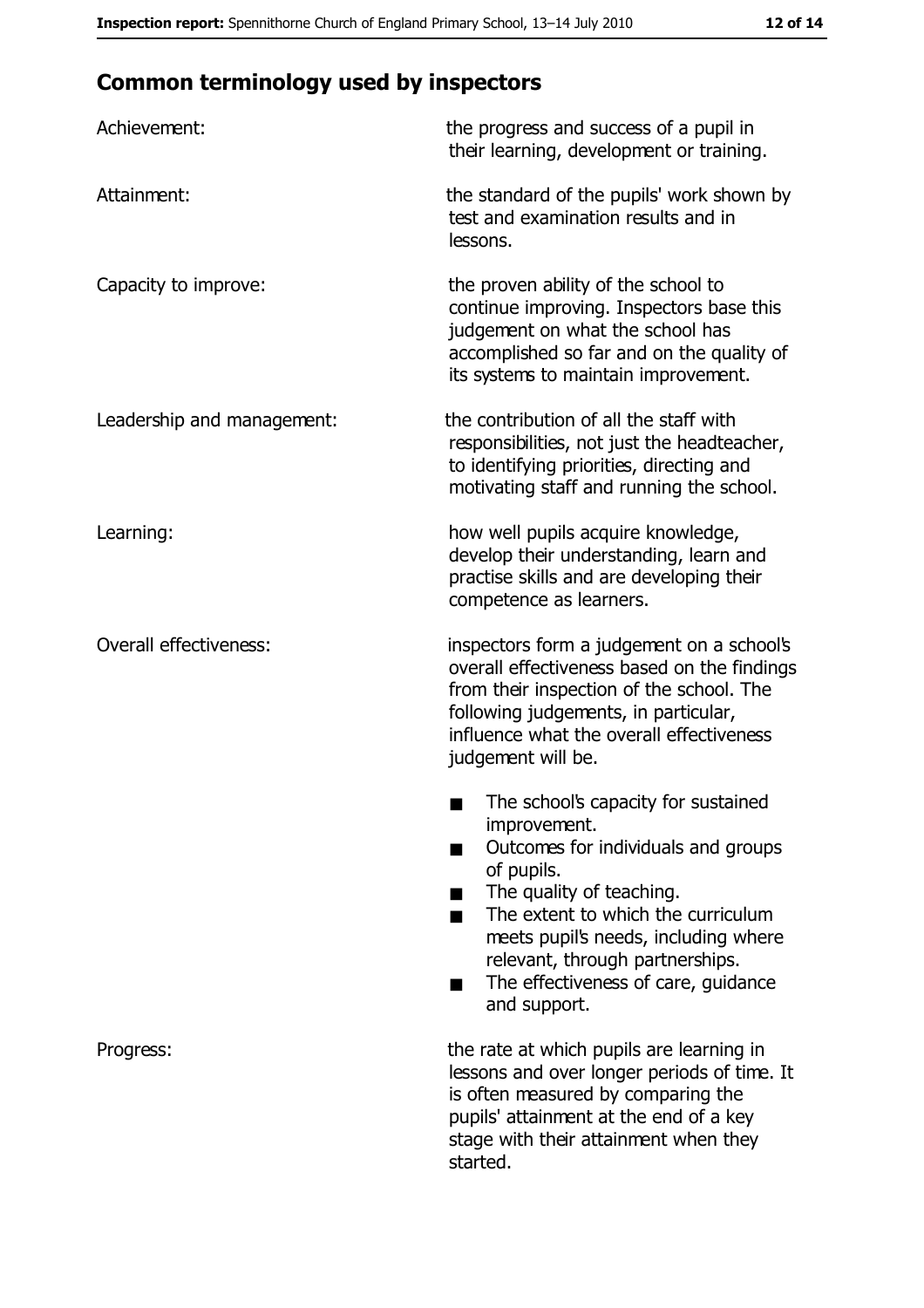This letter is provided for the school, parents and carers to share with their children. It describes Ofsted's main findings from the inspection of their school.



15 July 2010

Dear Pupils

Inspection of Spennithorne Church of England Primary School, Leyburn, DL8 5PR Thank you for your very warm welcome when inspectors visited your school. We really appreciated your help and enjoyed chatting with you and listening to your views. This letter is to let you know what we found out.

Spennithorne is a satisfactory, but rapidly improving, school which enables you to reach average standards. You get off to a good start in the Early Years Foundation Stage where you learn well. There are many other good features. In particular, I agree with many of you and your parents and carers who told me how kind the adults are and how much you enjoy school. You behave very well and get on really well together. Many of you set a good example by keeping active at breaks and lunchtimes and by eating fruit and vegetables as snacks. I was really impressed by the fundraising and charity work that you do, particularly as so many of the ideas come from yourselves. All the adults take good care of you, including those of you who need extra help. These things happen because your headteacher and governors work very hard to improve what is happening in school.

One reason for our visit was to see what your school could do better. I have asked your headteacher, governors and teachers to work on the following things.

- Ensure that you all make consistently good rates of progress in writing and mathematics across Years 1 to 6.
- Make sure that all teaching is good by providing challenging activities for you, and  $\blacksquare$ by checking regularly that all of you understand what to do to improve.
- Promote community cohesion more by exploring with you and your families the lifestyles of people from different cultures, faiths and backgrounds across the world.

You can all help your teachers by continuing to attend every day, reaching your targets and supporting each other. I wish you every success in the future.

Yours sincerely Dr Andrew Swallow Lead inspector